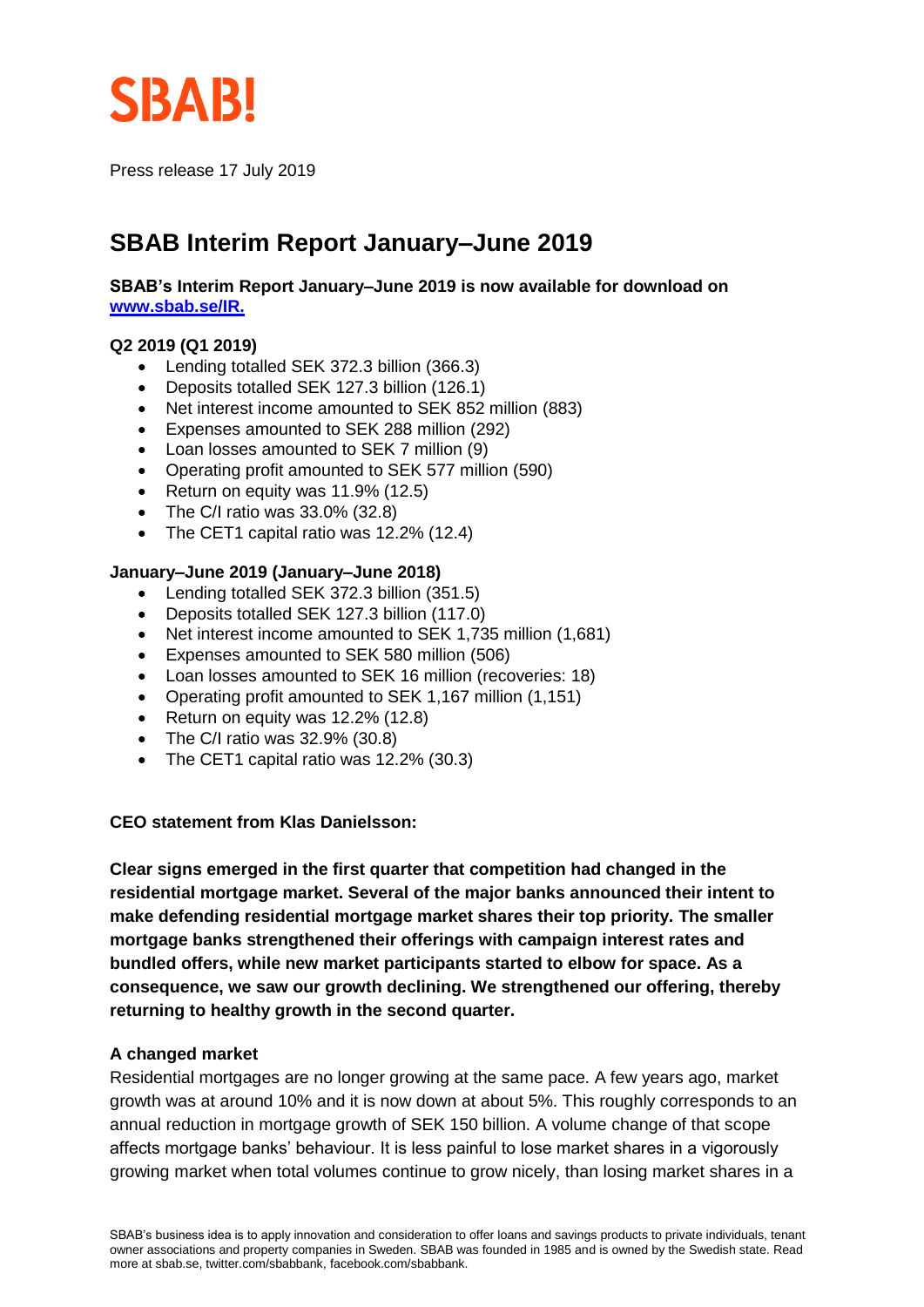# **SBAB!**

market that is growing more slowly. The result of lower market growth has seen the mortgage banks polish their offerings to retain customer volumes and to grow. In other words — competition has intensified. In addition, we have the new mortgage funds that captured significant market shares in the first quarter but loss ground in the second quarter due to the intensified competition for mortgage customers. The mortgage rate naturally plays a pivotal role in the customer offering and in this regard, we always aim to be extremely competitive.

We have also noted that customers' awareness of the various options has increased. Just as with deposits, where many move their savings to the banks offering the best interest rate, we are now seeing "mortgage rate hunters" who are more prepared to change mortgage bank and to do so more frequently. Digitalisation, which has driven simplicity and increased transparency, also makes it significantly easier to have multiple bank relationships.

We are meeting the changed residential mortgage market with a simple, honest and transparent customer offering with highly competitive terms, and with a continued investment in the digitalisation of the customer interface and with services in our housing and household finances ecosystem. Our aim is to offer the best customer experience.

Our position in the residential mortgage market is strong. In Sweden's three largest cities, SBAB is the most or the second most recognised brand in residential mortgages. Our strengthening of the customer offering in February, with lowered rates and improved terms for lower loan-to-value ratios, in combination with a more vibrant housing market resulted in a record number of mortgage applications, which caused capacity problems with application administration. In May, we therefore temporarily paused the possibility of moving mortgagers to us before reopening this service just before midsummer.

In the first two quarters of the year, expectations in the fixed-income market have shifted from rising interest rates to unchanged or decreasing rates. This has resulted in lower funding costs for SBAB and rising mortgage margins, which have enabled us to strengthen our customer offering further in June by lowering mortgage rates for longer fixed-interest periods. At the end of 2018, our residential mortgage customers were increasingly choosing to fix mortgage rates, whereas in the second quarter, they have returned to primarily choosing the three-month interest rate. Our assessment is that the mortgage rate trend has played a decisive role in stabilising housing prices, which have even risen slightly in the first six months.

It is gratifying to report that we also recorded healthy growth in lending to property companies and tenant-owners' associations in the second quarter. Transaction intensity is high in the Swedish property market and we compare favourably in the competition for customers due to our high level of service and very good customer relationships. Sweden's property market is regional and the decline in new construction is most noticeable in the Stockholm area, whereas the Malmö region, for example, remains relatively strong with good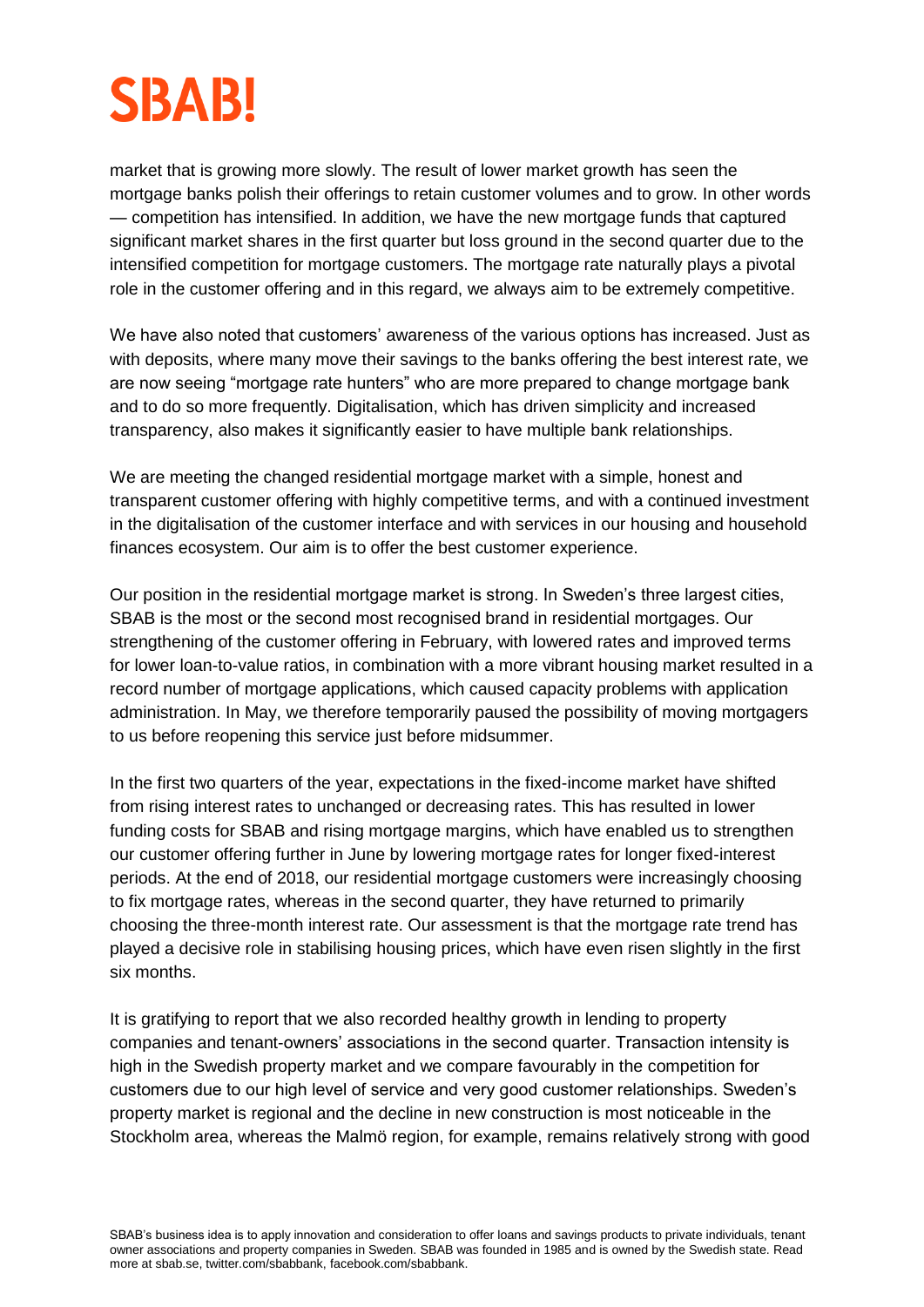# **SBAB!**

business opportunities. The Malmö region also demonstrates a relatively strong price trend for private homes.

# **Positive financial performance**

In financial terms, the second quarter was a good quarter and operating profit for the first half of 2019 is our best ever.Expenses are rising as planned as a result of increased investment to maintain competitiveness moving forward. The increasing expenses pertain mainly to the change of core systems and digitalisation, customer service to strengthen service levels and capacity for growth as well as within organisational development and the strengthening of competence that is required to manage an increasingly complex regulatory and technologydriven operation. Our key financial metrics are robust, even if they have weakened slightly as a result of lower margins and lower growth in lending and deposits. The return on equity was 11.9% and the CET1 capital ratio was 12.2% for the quarter, which exceeded our financial targets by a comfortable margin. Credit losses remained low and totalled SEK 7 million for the quarter.

## **Better housing and household finances**

Our mission is to contribute to better housing and household finances. By contributing to more sustainable housing and a better functioning housing market, we help improve the national economy, thereby creating a better market for us to operate in. Our efforts also contribute to reaching the Sustainable Development Goals (SDGs) in Agenda 2030. We finance a considerable share of new housing construction in Sweden, and thereby impact the development of the housing shortage and the national economy. In the second quarter, we continued efforts as part of our initiative to create an industry-wide agreement between construction companies and banks aimed at combating unreported employment and tax fraud at construction sites in Sweden. Our aim is for the banks, including ourselves, to set new financing requirements that will help reduce the problem. We are hopeful of reaching an agreement.

At the start of the year, we completed an extensive study of Swedish attitudes to homes and the housing market. The study resulted in a report, Komma Hem-rapporten (the Come Home Report), which was published in the second quarter at www.sbab.se. In the report, we investigate aspects such as how people feel about their homes — for example, what makes a home a home and fosters well-being. The report showcases today's challenges and identifies possibilities for creating a more sustainable housing market. The report provides solid decision data for driving debate and for creating collaboration around many issues involving housing and household finances. The work on the report has been an eye-opener and provided us with many insights for our work to contribute to better housing and household finances.

In the second quarter we issued our fourth green bond, this time under the new classification for eligible liabilities, namely, senior non-preferred, as the first bank in Sweden. The issuance is a step towards fulfilling the Swedish National Debt Office's MREL requirement until the end